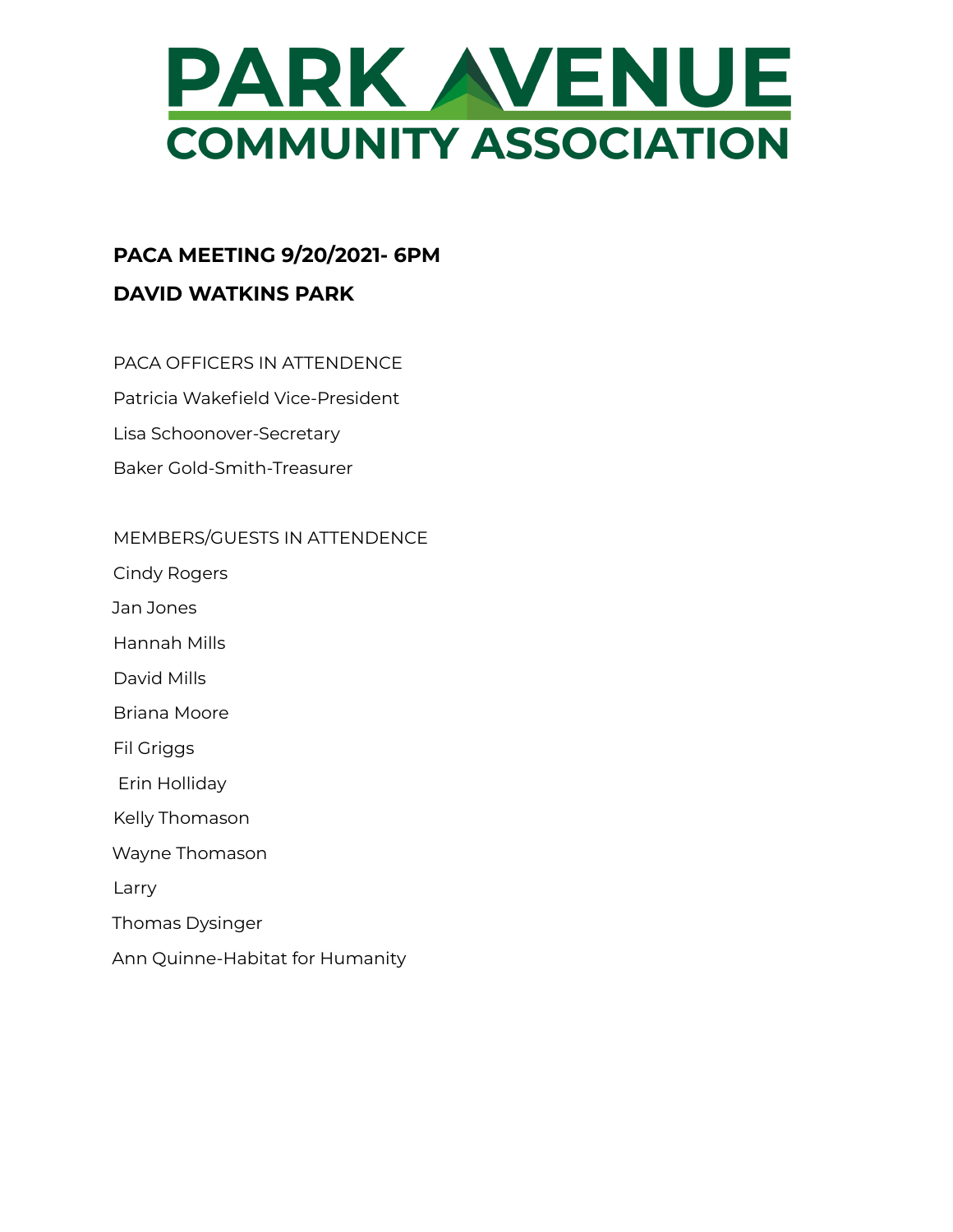# PARK WENUE **COMMUNITY ASSOCIATION**

Patricia Wakefield called meeting to order.

# **Treasurer's report-Baker Gold-Smith**

General Fund balance: \$6,797.02 Light Uptown balance: \$2,716.30 Splash Pad balance: \$20,224.9 Vote on adding Committee Chair Hannah Mills as signer on Light Uptown checking account. Vote on adding Committee Chair Briana Moore as signer on Splash Pad checking account. Both motions passed unanimously. Splash Pad Initiative: Special thanks to these contributors! Gene Shelby: \$500.00 Martin Eisle: \$1,000 Quapaw Bathhouse: \$1,000.00 Community Foundation: \$10,000.00

# **Light Uptown-Hannah Mills**

Unfortunately, the Casino Night fundraiser planned for November has been postponed due to rising covid infections.

All of our installed light poles are working! Thank you to the Light Uptown Committee, McGrew Electric, CED Mor Electric Supply, City of Hot Springs, and all who have donated so far. The Light Uptown Committee will meet Monday, September 27 at 1:00pm to workshop a formal presentation for corporate and civic donations. Email info@pacahotsprings.org to join the committee!

**Pack the Park!** Ideas for October social event at Watkins Park? An idea was mentioned to possibly coordinate with National Night Out. Definite date to be announced soon.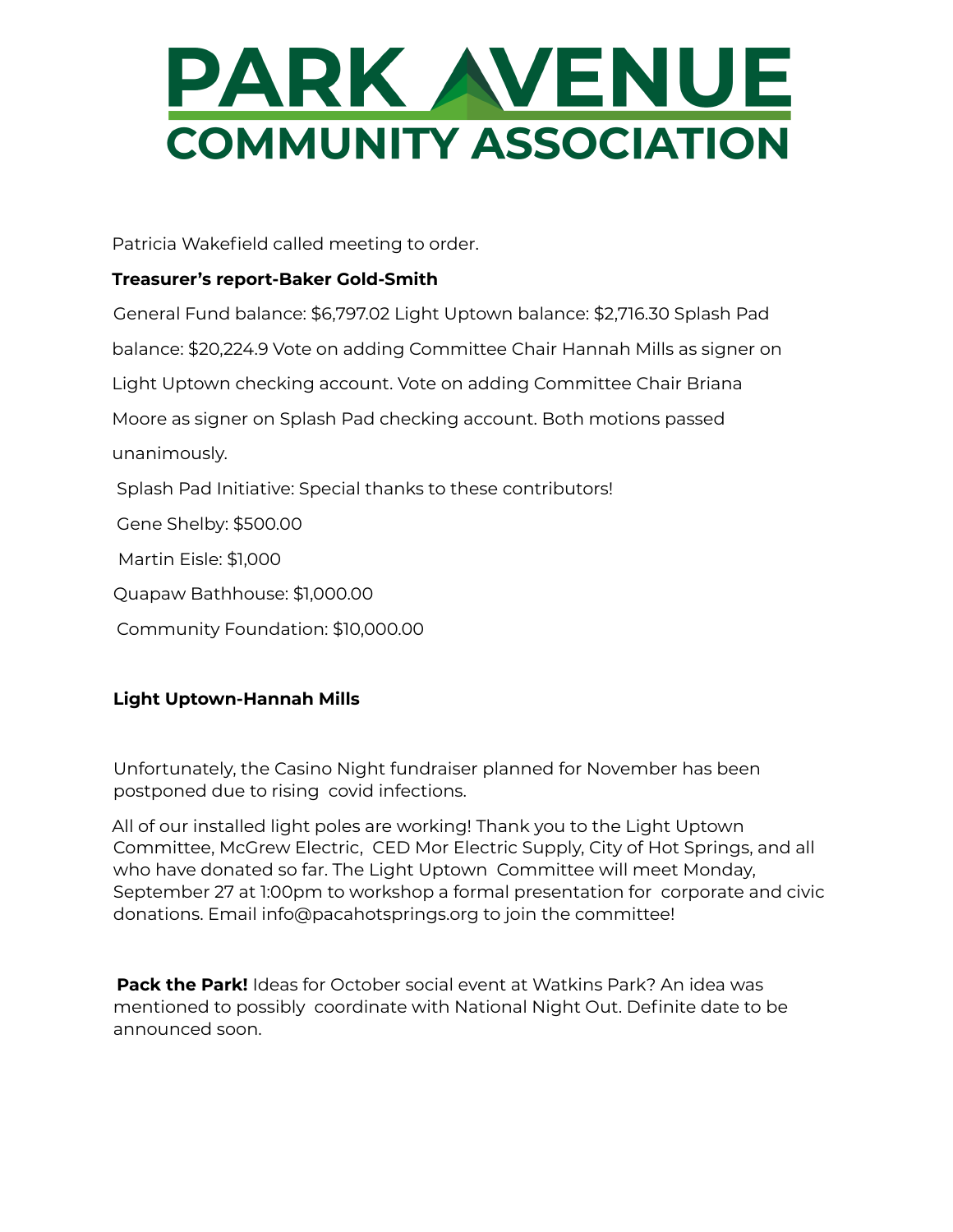# PARK WENUE **COMMUNITY ASSOCIATION**

**Trunk or Treat Event**=October 31 5-7pm, David Watkins Park- Motion for Trunk or Treat voiced by Hannah, seconded by Briana. \*More details to follow soon.

**Real Estate Update Announcements-**The Swan Song Spa building has sold recently, nut, no information of the future business.

No new information on the Velda Rose

-

Garland County Habitat For Humanity—Ann Caruso provided an update on two new HFH homes being built on Terryland Circle, with two more homes planned for the Park Ave area, depending on land purchase. The homes usually appraise for 100K-150K, and perspective homeowners have to meet certain requirements and commitments to qualify for HFH.

HFH is hosting Heels to Hammers volunteer opportunity from Oct. 5-9. Contact: https://www.garlandcountyhabitat.org for more information.

**Garland County/Community Garden Update** – Dave Reagan was not present to provide update.

**Friends of Hot Springs National Park**-Baker Gold-Smith there is a need for volunteers at the Ozark Bathhouse. Volunteers are needed for Saturdays from 12-4pm. Volunteers will greet and converse with visitors about the history, beauty , and opportunities in HSNP. If interested contact Baker Gold-Smith at FHSNP.

**National Public Land Day**-Patty Wakefield informed that Saturday Sept. 25, 2021 is NPLD. It is the largest single day volunteer event. The event is from 0a-12pm. The purpose is to clean up and maintain the hiking trails in HSNP. If you are interested in volunteering, meet Patty at the Arlington Lawn.

RA Psychle community clean up event will take place at Lindsay Park on Saturday 25, 2021. For more information contact: https://www.rapsychle.com/

## **City of Hot Springs Update - Erin Holliday Board of Directors**